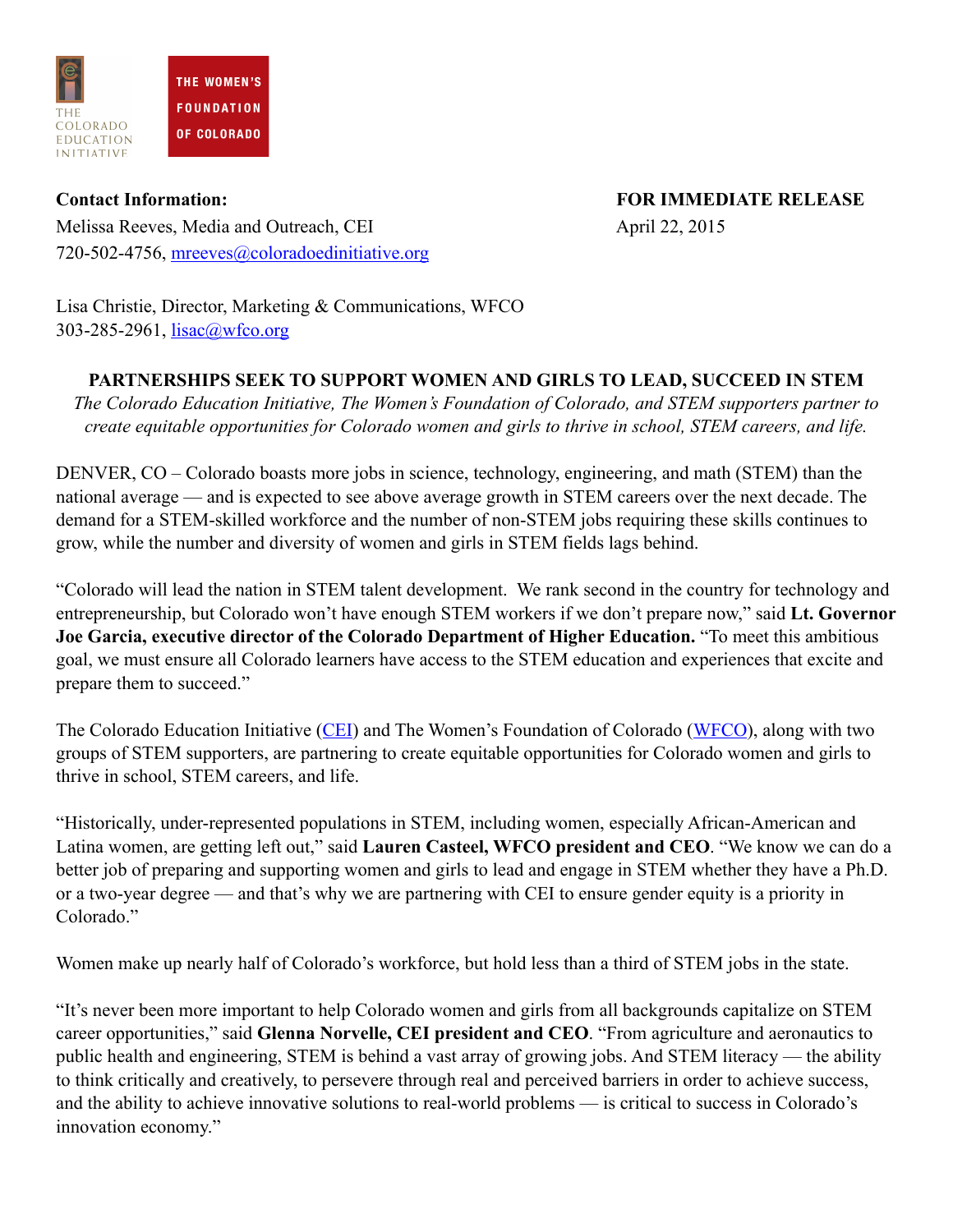CEI is the lead organization facilitating the implementation of the [Colorado STEM Education Roadmap,](http://www.coloradoedinitiative.org/our-work/stem/additional-stem-information/colorado-stem-champions/) while WFCO spearheads gender equity strategies, which include identifying programs that succeed in exciting girls about STEM fields and sharing those methods across the state; providing equitable opportunities for STEM education and advancement in early grades; and increasing the number and diversity of women and girls entering STEM fields through internships, mentorships, and job training.

The STEM Roadmap is a plan to advance STEM education in ways that increase opportunities for all students, meet business needs, and attract new companies to the state. It was developed through a statewide community engagement process led by CEI in response to the Colorado Blueprint — the governor's economic development plan — and was launched in August 2014 in partnership with state leaders, companies, foundations, educators, and numerous other partners.

A key component of the CEI-WFCO partnership is integrating two groups of STEM supporters — the WFCO STEM Coalition and CEI **STEM Champions** board. Members of these two groups are companies, foundations, and individual donors contributing financial resources, time, and talent to help implement the STEM Roadmap.

WFCO is now a STEM Champion and brings seven more advocates from its STEM coalition to the board — Arrow Electronics, Goodbee SSG MEP, Lockheed Martin, MWH Global, QEP Resources, Suncor, and Stephanie Copeland, President of the Zayo Group.

The STEM Champions also include: Anschutz Foundation; Ball Foundation; Battelle Memorial Institute; Campos EPC; Climax Molybdenum; Colorado Workforce Development Council; Donnell-Kay Foundation; Gay and Lesbian Fund for Colorado; ISSAC Corp; JPMorgan Chase; Orica; Terri Caine; United Launch Alliance; and Xcel Energy.

"STEM Champions realize that we can only achieve the ambitious agenda outlined in the STEM Roadmap if we commit to working together to define and invest in quality, to mentor students and support teachers, and to commit to ensuring every dollar spent on STEM education makes a real difference in the lives of Colorado students," said **Matt Smith, vice president of engineering for United Launch Alliance and chair of the Colorado STEM Champions Board.** "I welcome our new STEM Champions and thank them for joining in this important work to achieve a vibrant, diverse, and local talent pipeline."

In total, the 22 STEM Champions investing in the implementation of the STEM Roadmap, represent \$2.3 million in funding.

## *About The Colorado Education Initiative*

The Colorado Education Initiative is an independent nonprofit working in partnership with the Colorado Department of Education to unlock the unique potential of every student by incubating innovation, shining a spotlight on success, and investing in sustainable change that improves outcomes for all students. CEI envisions that every student in Colorado is prepared and unafraid to succeed in school, work, and life, and ready to take on the challenges of today, tomorrow, and beyond.

## *About The Women's Foundation of Colorado*

The mission of The Women's Foundation of Colorado is to build resources and lead change so that every